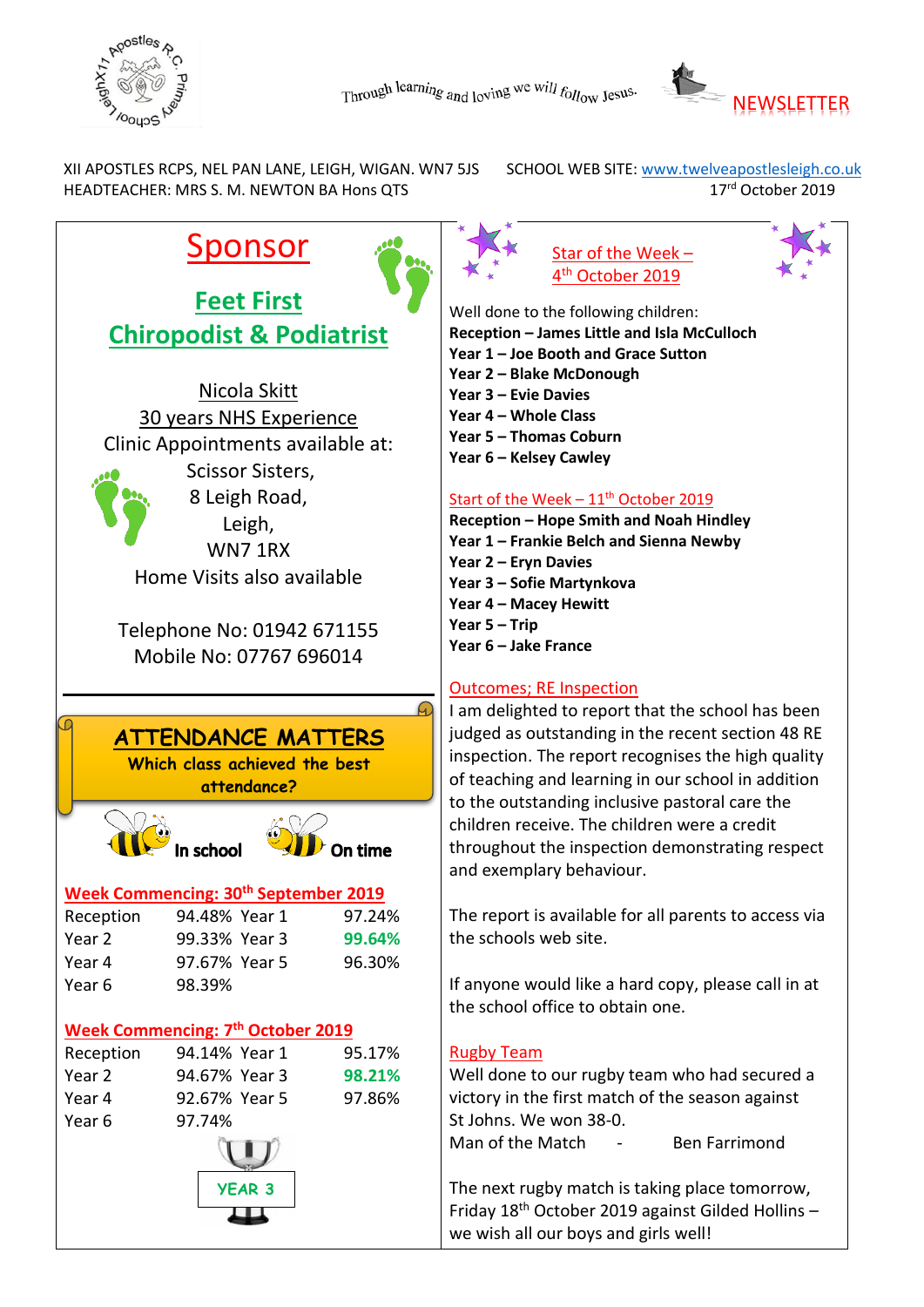#### **Attendance:**

Attendance at school is key to raising standards in education and ensuring that all pupils can fulfil their potential. Pupils need to be punctual, and attend school regularly to benefit from their education. Missing out on lessons leaves children vulnerable to falling behind in their learning. Children with poor attendance tend to achieve less in both primary and secondary school.

We continue to monitor each child's attendance and, with the additional support of the Attendance Service, we meet with parents/carers where attendance is a concern. This is done in a supportive way to explore what we can do to support a child and their family to improve attendance.

#### Health and Well Being Themed Week Beginning 4<sup>th</sup> November

Following World Mental Health day on the  $10<sup>th</sup>$ October, we have organised a range of activities and events for November to raise awareness in school.

As you may be aware health and well-being in young people is becoming a huge issue as children's well-being has fallen to the lowest it has been in nearly a decade. Young people deal with many different pressures and fears, which can affect how they feel about themselves and relationships. It is important that children are aware of the importance of being healthy, both physically and mentally.

We aim to raise awareness in **3** ways:

**Healthy Body** - The children will explore the different aspects of staying healthy. They will learn about healthy diets, exercise, screen time, sleep and keeping clean. To promote getting enough exercise the children will take part in the following :

**Skipping Workshops; Monday 4th November Dance Workshops; Tuesday 5th November.** 

**Healthy Mind** - The children will learn ways in which we can stay well mentally and explore strategies to help us to be mindful and relax. As part of this work the children take part in; **Yoga on Wednesday 6th November**.

#### School Council Suggestion Boxes

The School Council have invited the children to enter a competition to make a suggestion box for their class based on a "Super Hero" theme. Please bring them into school on **Friday 8th November 2019**.



Book Bus



The book bus visited school as part of our push to encourage children to develop a love of reading. The children thoroughly enjoyed selecting their own books. Please encourage your child to read daily and talk to them about what they are reading.



#### Afternoon Tea

Thank you to all thoses that were able to attend and support this event last Friday to raise money for CAFOD. The children were an aboslute credit to their teachers as they acted as cooks, waitresses, waiters and pot washers!

Through their efforts they raised £95.00. I would also like to thank Dot for giving up her time to bake scones with the children and prepare for what was a supperb afternoon enjoyed by all. Go to our web site under religion then Catholic Life to view photographs ;

[https://www.twelveapostlesleigh.co.uk/religion-in](https://www.twelveapostlesleigh.co.uk/religion-in-our-school/catholic-life/)[our-school/catholic-life/](https://www.twelveapostlesleigh.co.uk/religion-in-our-school/catholic-life/)

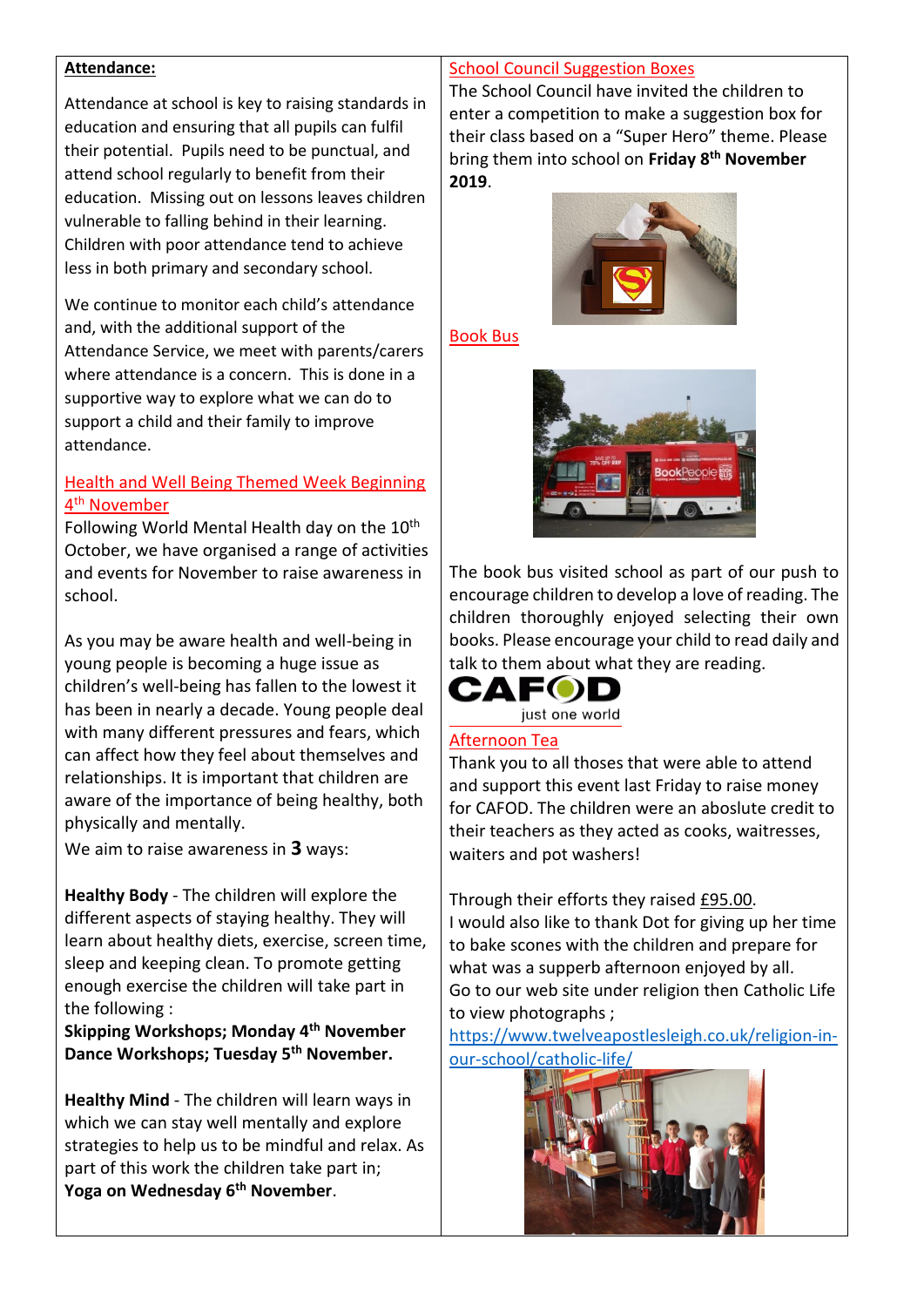**Healthy Relationships** - The children will explore friendships, including how we can get along with each other and conflict resolution. As part of this work the children will have access to **peer massage workshops to promote friendships.**

Health and Well-being week will then lead into Anti-bullying week and the children will learn about bullying, how to prevent it, speaking out against bullying and maintaining Twelve Apostles as an anti-bullying school.

#### Anti-Bullying Assembly Friday 15<sup>th</sup> November at 9.00 am

Miss Hope, Mrs Evans and the children in Year 3 would like to invite parents and carers to this assembly to show case the work they have done on preventing bullying.

#### Sponsored Bounce Friday 18th October at 1.15 pm

This is the last chance to collect sponsors for this annual fund raising event. We hire a bouncy castle for an afternoon and each class get a turn to go on. If you do not already have a sponsor form, you will be able to obtain a copy on the day. Please try your best to get 1 or 2 sponsors for your child and then return this form to your child's class teacher by **Friday 18 th October.**

If anyone is available, we need about 10-12 helpers to count the bounces and to serve drinks. Helpers would need to come to school from 1.00 pm. Please inform the school office if you are available to help – thank you.

### Treat Day

### Friday 18<sup>th</sup> October at 3.15 pm

Friends are holding a treat day for all the children after school on Friday 18th October. They will be able to purchase drinks and sweets for 50p or less from the junior playground.

## Mile of Copper

## Friday 22<sup>nd</sup> November at 10.45 am to 3.00 pm



The buckets are now in class and we ask all our families to save 1p and 2p coins and send them into school. Each class will compete to try and fill a bucket. We might be

able to make a mile this year!

## Monday 18<sup>th</sup> November - Other Faiths Week Judaism

All year groups will be finding out about Judaism throughout the week.

We have arranged for representatives to visit school from the Jewish Museum in Manchester to deliver workshops in Year 5 and 6 on **Monday 18th November.**

In addition all year groups will get the opportunity to learn about Judaism including traditions and culture through engaging workshops from [@REonDemand\\_RE](https://twitter.com/REonDemand_RE) on **Wednesday 20th November**

#### Please ask your child about what they have found out about Judaism

#### Trips and Visitors to School

Teachers plan a host of visits and visitors to enhance the curriculum. Our army of friends plan and organise a range of fundraising events to subsidise these enrichment activities.

**Friday, 8th November 2019** – Year 6 Empire Cinema, Wigan

**Monday, 11th November 2019** - Year 4 Wigan Cinema film Festival

#### Year 5 and Year 2

Miss Phoenix reported that the children in Year 5 were excellent ambassadors for school when they visited the Egyptian museum in Bolton last week. The behaviour was exemplary as was the year 2 when they visited the circus in Blackpool .Mrs Yates reported that they had a wonderful day . Well done children!

Look out for photos on the web site :

[https://www.twelveapostlesleigh.co.uk/new-news](https://www.twelveapostlesleigh.co.uk/new-news-items/)[items/](https://www.twelveapostlesleigh.co.uk/new-news-items/)

#### Parents Workshops and Meetings

Throughout this term teachers will be inviting parents to information sessions and meetings about the curriculum so please watch out for a letter that your child will bring home.

I have listed dates and times below:-